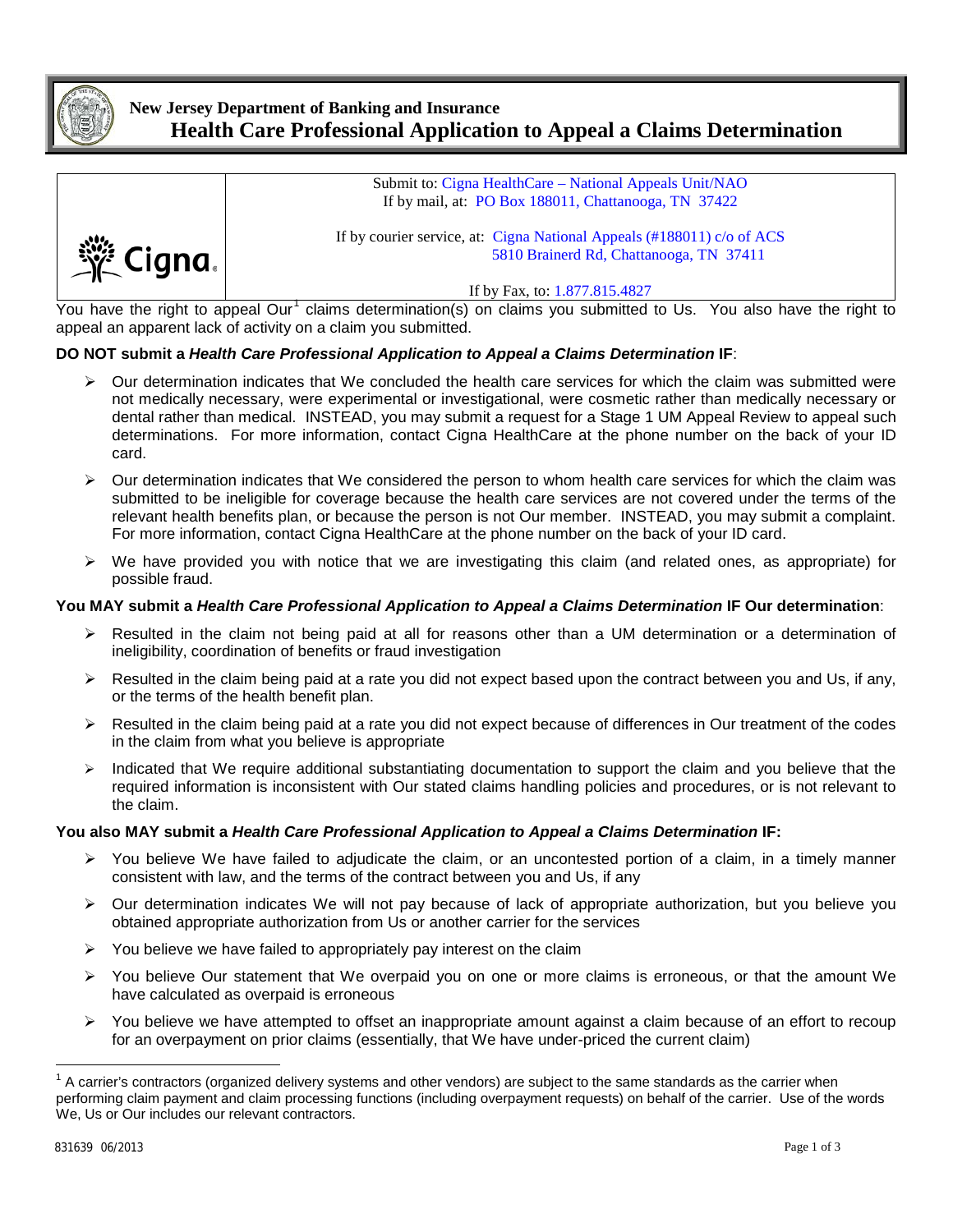

Submit to: Cigna HealthCare – National Appeals Unit/NAO If by mail, at: PO Box 188011, Chattanooga, TN 37422

If by courier service, at: Cigna National Appeals (#188011) c/o of ACS 5810 Brainerd Rd, Chattanooga, TN 37411

If by Fax, to: 1.877.815.4827

| YOU MUST COMPLETE A SEPARATE APPLICATION FOR EACH CLAIM APPEALED<br>SIGNATURE MUST BE COMPLETE AND LEGIBLE. THIS FORM MUST BE DATED. |                                                                                                                                                                                                                                                                                                                                                                                                                                                                                                                                                                                                                                                                                                                                                                                                                                                                                                                                                                                                                                                                                                       |                                                                              |  |  |             |  |
|--------------------------------------------------------------------------------------------------------------------------------------|-------------------------------------------------------------------------------------------------------------------------------------------------------------------------------------------------------------------------------------------------------------------------------------------------------------------------------------------------------------------------------------------------------------------------------------------------------------------------------------------------------------------------------------------------------------------------------------------------------------------------------------------------------------------------------------------------------------------------------------------------------------------------------------------------------------------------------------------------------------------------------------------------------------------------------------------------------------------------------------------------------------------------------------------------------------------------------------------------------|------------------------------------------------------------------------------|--|--|-------------|--|
| A. Health Care<br>Professional<br>Information                                                                                        | 1. Health Care Professional Name:                                                                                                                                                                                                                                                                                                                                                                                                                                                                                                                                                                                                                                                                                                                                                                                                                                                                                                                                                                                                                                                                     |                                                                              |  |  | 2. TIN/NPI: |  |
|                                                                                                                                      | 3. Health Care Professional Group (if applicable):                                                                                                                                                                                                                                                                                                                                                                                                                                                                                                                                                                                                                                                                                                                                                                                                                                                                                                                                                                                                                                                    |                                                                              |  |  |             |  |
|                                                                                                                                      | 4. Contact Name:                                                                                                                                                                                                                                                                                                                                                                                                                                                                                                                                                                                                                                                                                                                                                                                                                                                                                                                                                                                                                                                                                      |                                                                              |  |  | 5. Title:   |  |
|                                                                                                                                      | 6. Contact Address:                                                                                                                                                                                                                                                                                                                                                                                                                                                                                                                                                                                                                                                                                                                                                                                                                                                                                                                                                                                                                                                                                   |                                                                              |  |  |             |  |
|                                                                                                                                      | 7. Phone:<br>8. Fax:<br>9. Email:                                                                                                                                                                                                                                                                                                                                                                                                                                                                                                                                                                                                                                                                                                                                                                                                                                                                                                                                                                                                                                                                     |                                                                              |  |  |             |  |
| Information<br><b>B.</b> Patient                                                                                                     | 1. Patient Name:                                                                                                                                                                                                                                                                                                                                                                                                                                                                                                                                                                                                                                                                                                                                                                                                                                                                                                                                                                                                                                                                                      | 2. Ins. ID:                                                                  |  |  |             |  |
|                                                                                                                                      | 3. Did You Attach a copy of (check the appropriate response):                                                                                                                                                                                                                                                                                                                                                                                                                                                                                                                                                                                                                                                                                                                                                                                                                                                                                                                                                                                                                                         |                                                                              |  |  |             |  |
|                                                                                                                                      | a. The assignment of benefits?<br><b>No</b><br>Yes<br><b>NA</b>                                                                                                                                                                                                                                                                                                                                                                                                                                                                                                                                                                                                                                                                                                                                                                                                                                                                                                                                                                                                                                       |                                                                              |  |  |             |  |
|                                                                                                                                      | b. The Consent to Representation in Appeals of Utilization Management Determinations and<br>Authorization to Release of Medical Records for UM Appeal and Arbitration of Claims?                                                                                                                                                                                                                                                                                                                                                                                                                                                                                                                                                                                                                                                                                                                                                                                                                                                                                                                      |                                                                              |  |  |             |  |
|                                                                                                                                      | (Consent form is required for review of medical records if the matter goes to arbitration.)<br>No<br>l Yes<br>1. Claim Number (if known):<br>2. Date of Service:                                                                                                                                                                                                                                                                                                                                                                                                                                                                                                                                                                                                                                                                                                                                                                                                                                                                                                                                      |                                                                              |  |  |             |  |
|                                                                                                                                      | <b>Authorization Number:</b><br>3.                                                                                                                                                                                                                                                                                                                                                                                                                                                                                                                                                                                                                                                                                                                                                                                                                                                                                                                                                                                                                                                                    |                                                                              |  |  |             |  |
| C. Claim Information                                                                                                                 | 4. Claim filing method (check only one):<br>electronic (submit a copy of the electronic acceptance report from Our clearinghouse or Us)<br>a.<br>facsimile (submit a copy of the fax transmittal)<br>b.<br>paper claim by mail or courier service (submit a copy of the delivery confirmation evidence)<br>c.<br>5. Check the reason(s) why you are filing this appeal (check all that apply and be specific about billing codes and<br>reason for dispute):<br>Action has not been taken on this claim<br>a.<br>Dispute of a denied claim $\rightarrow$ provide date of denial: $\frac{1}{\sqrt{2}}$<br>b.<br>Claim was paid but not in a timely manner (provide more information):<br>C.<br>Yes No Additional information was requested? If yes, date:<br>Additional information provided? If yes, date: 1<br>$Yes \Box No$<br>Prompt Payment Interest paid correctly?<br>$Yes \Box No$<br>Claim was paid, but the amount paid is in dispute<br>d.<br>Codes in dispute $\frac{1}{2}$ /<br>е.<br>Dispute of an overpayment or the amount of overpayment (Attach a copy of overpayment request)<br>f. |                                                                              |  |  |             |  |
| D. Reason for Appeal<br>(Required)                                                                                                   | g.                                                                                                                                                                                                                                                                                                                                                                                                                                                                                                                                                                                                                                                                                                                                                                                                                                                                                                                                                                                                                                                                                                    | Dispute of carrier's offset amount against this claim (Attach a copy of A/R) |  |  |             |  |